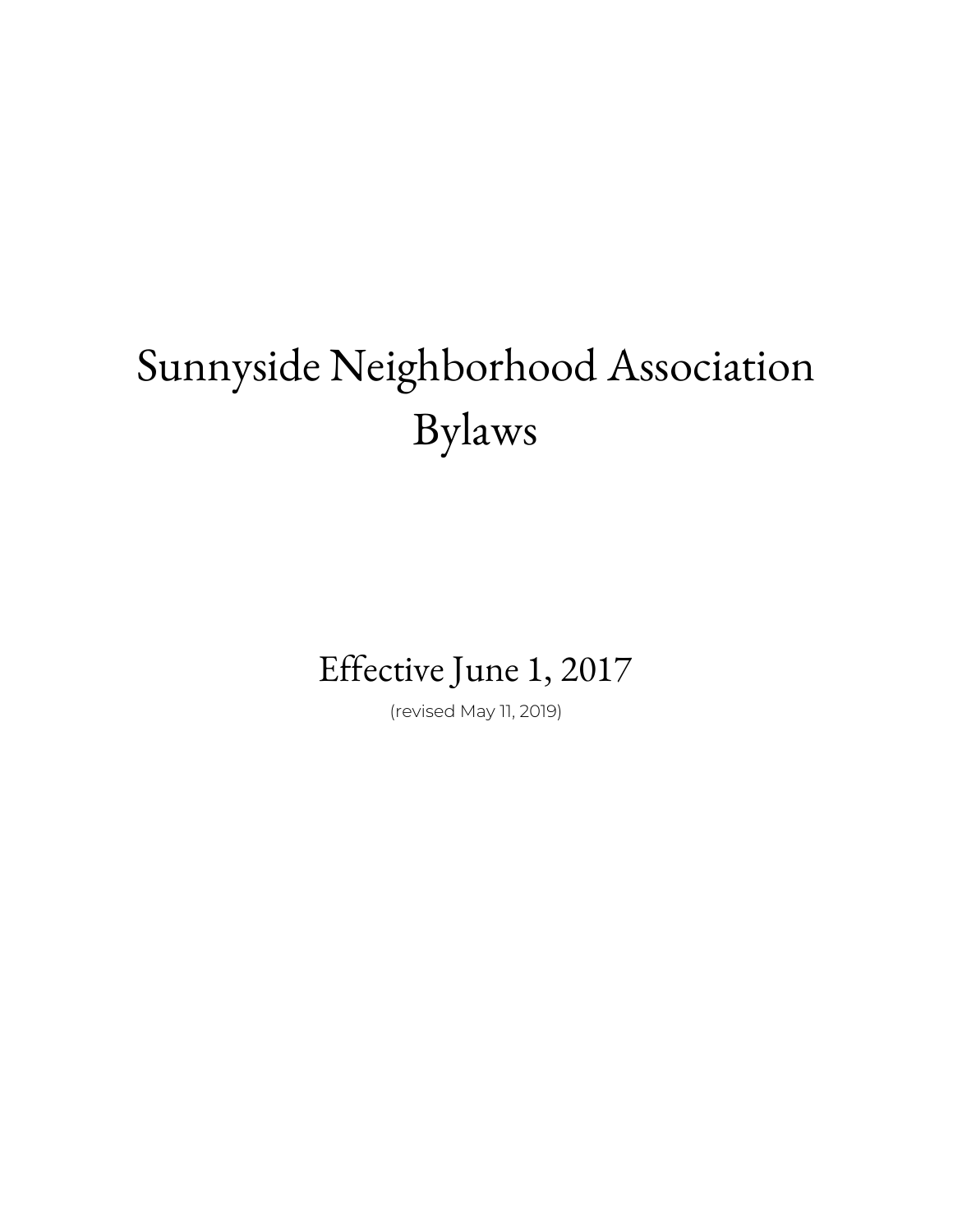| Article I. Organization                              | 3              |
|------------------------------------------------------|----------------|
| Section 1. Name                                      | $\mathfrak{Z}$ |
| Section 2. Purpose                                   | 3              |
| Section 3. Boundaries                                | 3              |
| Article II. Membership                               | 4              |
| Section 1. Membership Qualifications                 | 4              |
| Section 2. Establishment of Membership               | 4              |
| Section 3. Membership Powers and Voting              | 4              |
| Article III. Financial Information                   | 5              |
| Section 1. Financial Support                         | 5              |
| Section 2. Financial Guidelines                      | 5              |
| Section 3. Distribution of Assets                    | 5              |
| Article IV. Meetings                                 | 5              |
| Section 1. General Membership Meetings               | 5              |
| Section 2. Board Meetings                            | 6              |
| Section 3. Setting Meeting Agendas                   | 7              |
| Section 4. Deliberation and Decision Making          | 7              |
| Article V. Elections                                 | 7              |
| Section 1. Election of Directors                     | 7              |
| Section 2. Nomination Process                        | 8              |
| Section 3. Voting Process                            | 8              |
| Article VI. Board of Directors                       | 9              |
| Section 1. Number of Board Members                   | $\mathcal{G}$  |
| Section 2. Eligibility for Board Service             | $\mathcal{Q}$  |
| Section 3. Election of Board Members/Terms of Office | 9              |
| Section 4. Powers and Duties of the Board:           | $\mathcal{G}$  |
| Section 5. Board Vacancies                           | $\mathcal{G}$  |
| Section 6. Board Officers                            | 10             |
| Section 7. Duties of At-Large Representatives        | 11             |
| Section 8. Termination for Non-attendance            | T              |
| Section 9. Removal                                   | 11             |
| Article VII. Committees                              | 11             |
| Section 1. Advisory Committees                       | 11             |
| Article VIII. Delegates                              | 12             |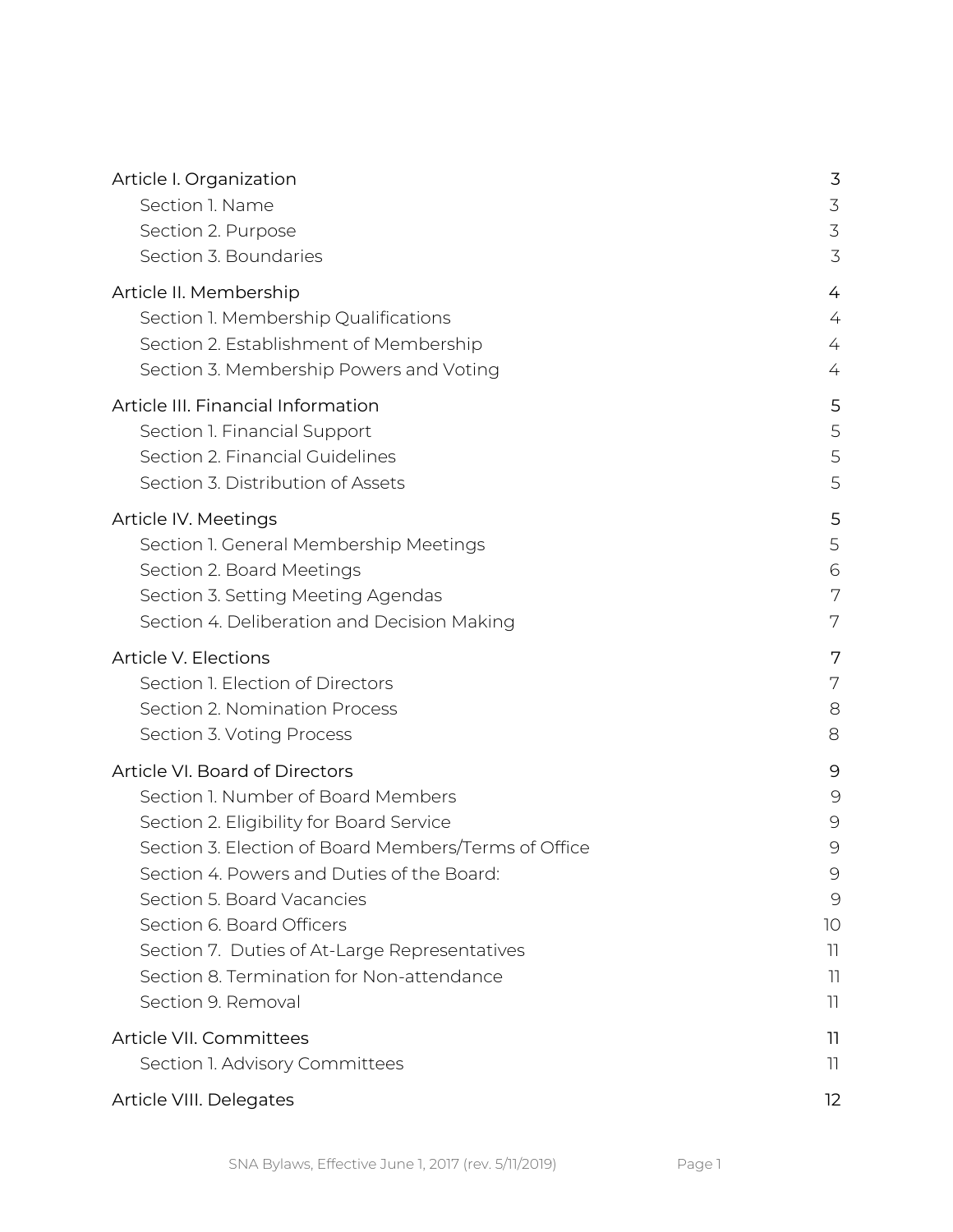| Section 1. Delegates                                         | $12 \overline{)}$ |
|--------------------------------------------------------------|-------------------|
| Article IX. Conflict of Interest                             | $12 \overline{ }$ |
| Article X. Grievance Procedures                              | 13                |
| Section 1. Other Forms of Conflict Resolution are Encouraged | 13                |
| Section 2. Eligibility to Grieve                             | 13                |
| Section 3. Filing a Grievance                                | 13                |
| Section 4. Initial Review and Response                       | 13                |
| Section 5. Grievance Committee                               | 14                |
| Section 6. Board Action                                      | 14                |
| Article XI. Office of Neighborhood Involvement               | 14                |
| Article XII. Non-Discrimination                              | 14                |
| Article XIII. Adoption and Amendment of Bylaws               | 15                |
| Article XIV. Indemnification                                 | 15                |
| Appendix A. List of Revisions                                | 15                |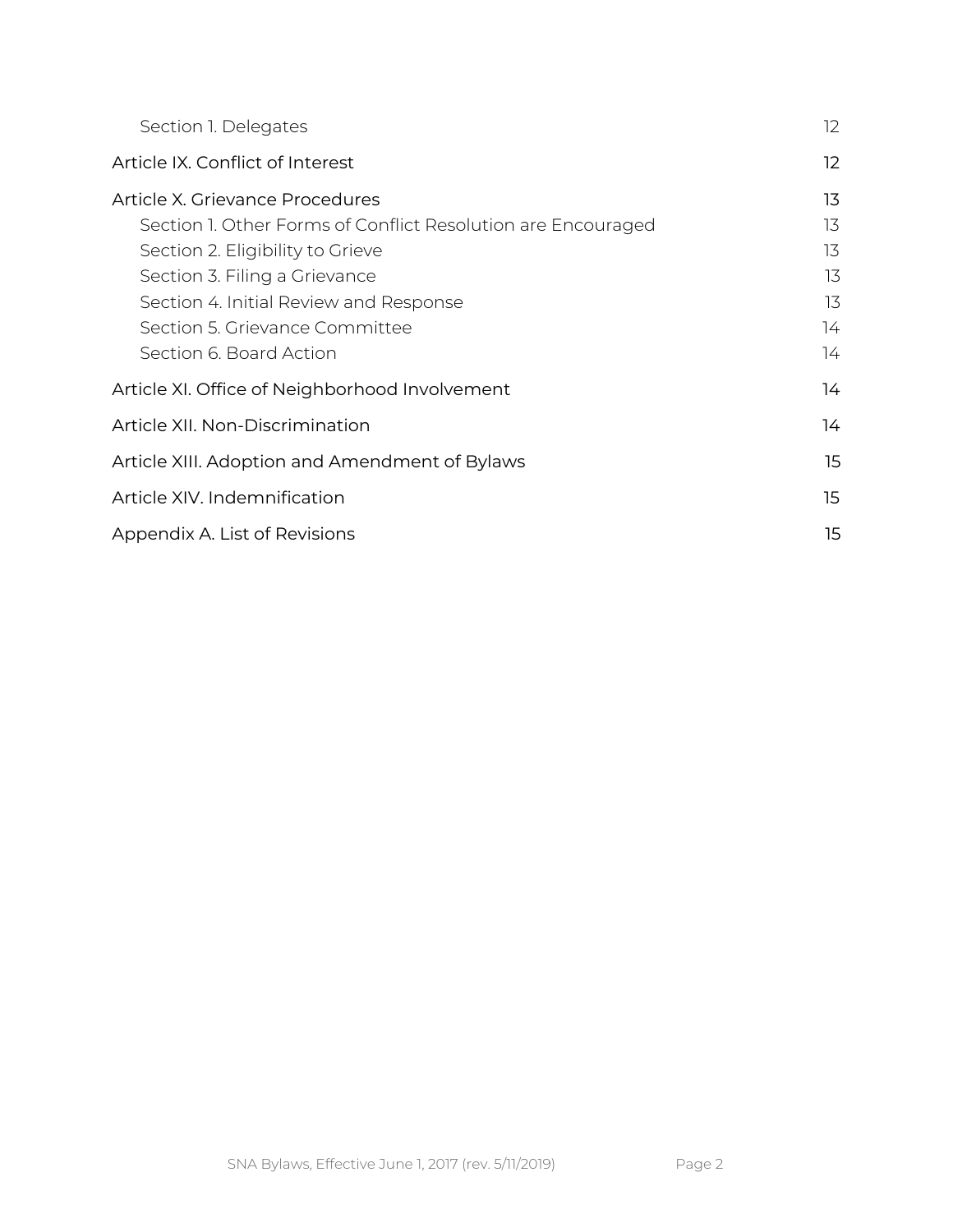### <span id="page-3-0"></span>Article I. Organization

#### <span id="page-3-1"></span>Section 1. Name

Sunnyside Neighborhood Association

#### <span id="page-3-2"></span>Section 2. Purpose

The Sunnyside Neighborhood Association of Portland, Oregon (hereafter referred to as SNA) is a non-profit corporation organized for the following purposes:

- A. Work together for the benefit of the Sunnyside Neighborhood, (in Portland, Oregon).
- B. Enhance the livability of the neighborhood recognizing that diversity and the opportunity for all segments of the population to reside in Sunnyside is important.
- C. Work with private and public entities to obtain needed services, maximize neighborhood resources and represent neighborhood interests.
- D. To establish and maintain open lines of communication and work together with other organizations, such as district coalitions, other neighborhood associations, and city, county, regional, and state government agencies to enhance the livability of the City of Portland.
- E. To take positions in matters of civic interest, and promote those positions in communications;
- F. Such other objectives as approved by the Board or the Membership.

#### <span id="page-3-3"></span>Section 3. Boundaries

Starting at the northeast corner of the intersection of Hawthorne Boulevard and SE 28th Avenue, then north along the east side of 28th Avenue to Stark Street; then east along the south side of Stark Street to SE 49th Avenue; then south along the west side of 49th Avenue to Hawthorne Boulevard; then along the north side of Hawthorne Boulevard to SE 28th Avenue.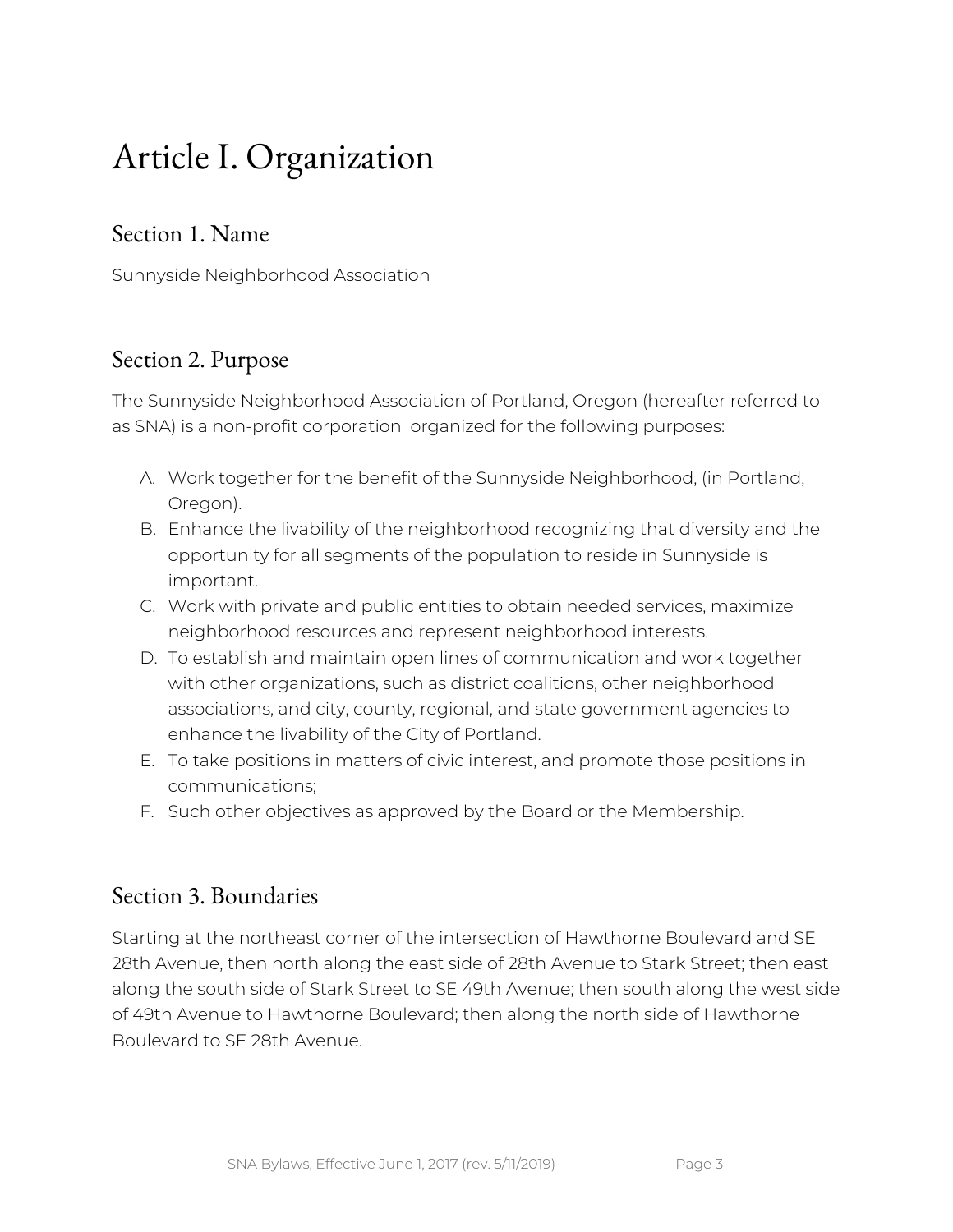### <span id="page-4-0"></span>Article II. Membership

#### <span id="page-4-1"></span>Section 1. Membership Qualifications

Membership is open to any persons 18 years of age or older who are at least one of the following:

- A. Legal residents living within the boundaries, (specified in Article I Section 3);
- B. Owners of real property within the boundaries;
- C. One designated representative of any of the following entities located within the boundaries:
	- a. Businesses;
	- b. Non-profit organizations;
	- c. Schools; and
	- d. Churches.

#### <span id="page-4-2"></span>Section 2. Establishment of Membership

- A. Any individual who meets the criteria of membership under Article I, Section 3, and Article II Section I shall become a member by written consent. Written consent shall include attendance sheets.
- B. Membership Attendance sign-up sheets shall be available at all meetings.
- C. Membership continues as long as an individual meets the criteria of Membership Qualifications.
- D. Membership terminates when the individual:
	- a. No longer meets the membership criteria, or
	- b. Submits a written note of termination to the Board, or
	- c. Provides verbal notification to the Board.
- E. In order to become an active voting member, qualified people must fill out the sign-in sheet and affirm their eligibility under Article II Section I.

#### <span id="page-4-3"></span>Section 3. Membership Powers and Voting

Each member is eligible to vote for election of board directors, bylaw amendments, and dissolution or merger. Voting may be by show of hand or written ballot of the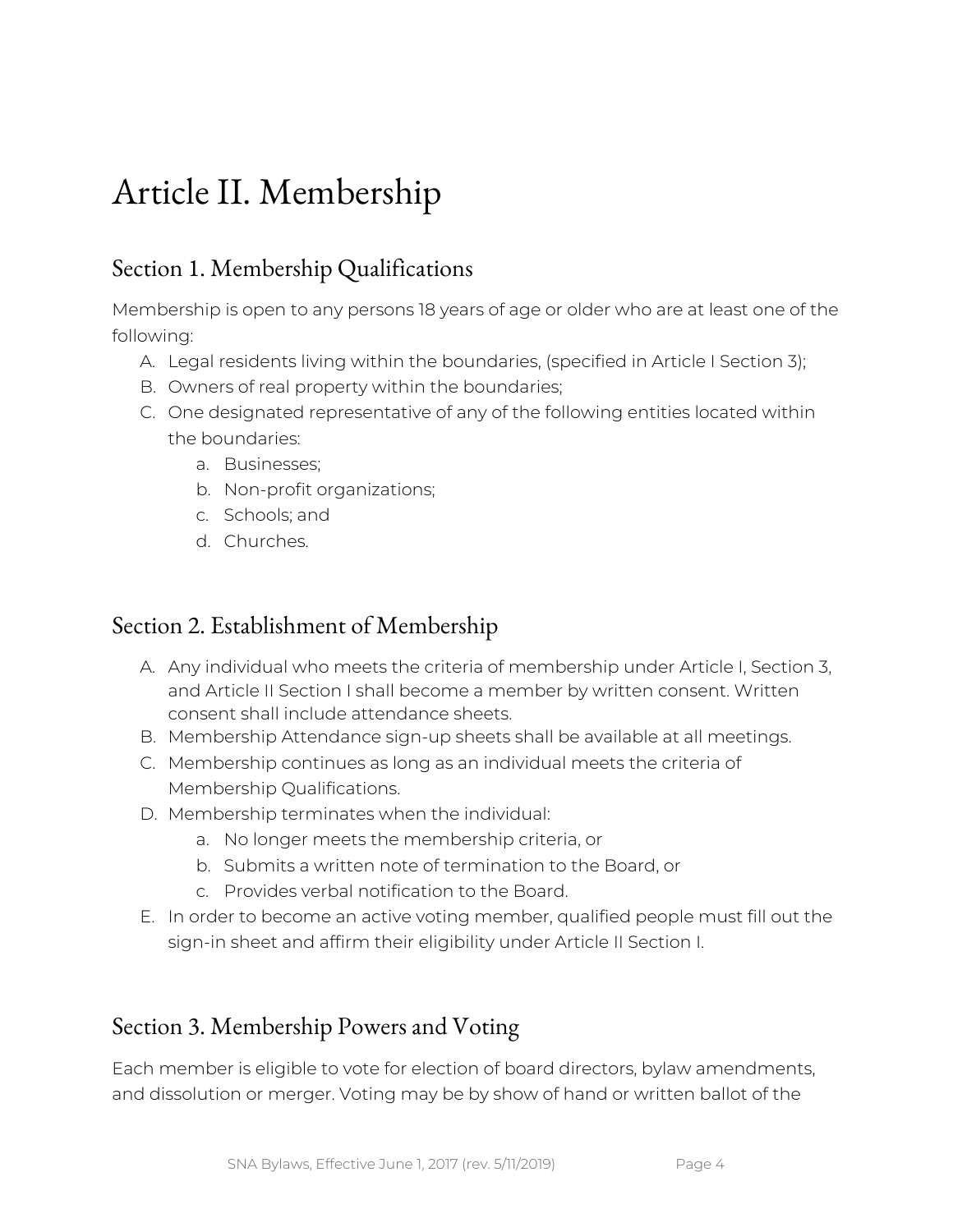members present. No proxy or absentee votes are allowed for General membership meetings.

### <span id="page-5-0"></span>Article III. Financial Information

#### <span id="page-5-1"></span>Section 1. Financial Support

Financial support for SNA shall be derived entirely through voluntary contributions or other fund raising activities authorized by the Board. No member shall be assessed for the payment of dues.

#### <span id="page-5-2"></span>Section 2. Financial Guidelines

Financial guidelines shall be reviewed and adopted by the SNA on an as needed basis and are available to the membership upon request.

#### <span id="page-5-3"></span>Section 3. Distribution of Assets

Distribution of assets on dissolution or final liquidation will be distributed to the Oregon Community Foundation upon the vote of the general membership.

### <span id="page-5-4"></span>Article IV. Meetings

#### <span id="page-5-5"></span>Section 1. General Membership Meetings

A. **Annual Meeting**: The annual meeting of the membership shall be held each year in the month of May on a date set by the board. The business of the annual meeting shall include a report from the board on the state of the association, and the annual election of directors to the board. Notice of the annual meeting to the public must be at least 7 days in advance. Notice to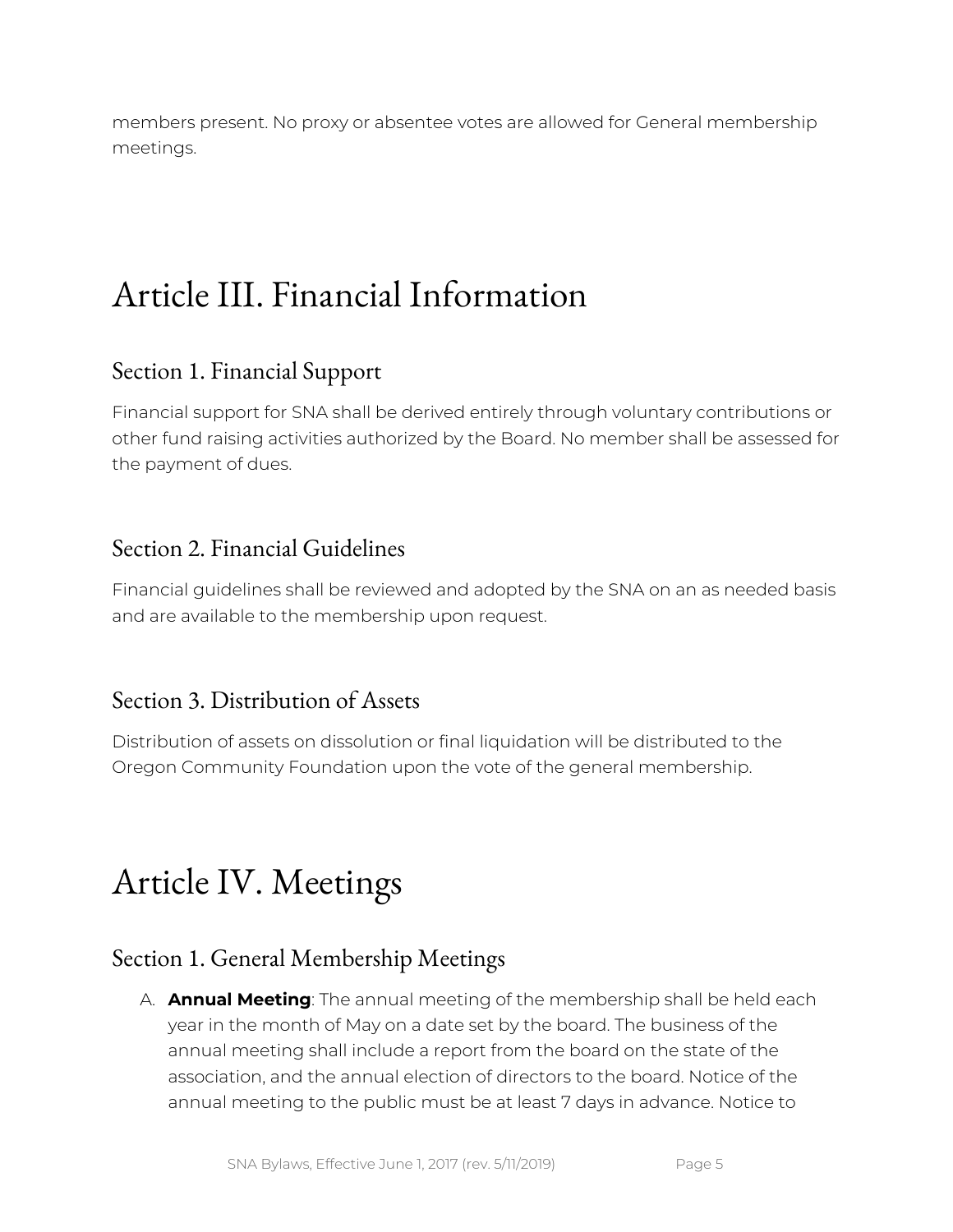members must be provided at least 7 days in advance, or 30 to 60 days in advance if by other than first class mail or registered mail.

- B. **Special Membership Meetings**: The board may call a special meeting of the membership. Notice of special membership meetings to members and to the public must be at least 7 days in advance.
- C. **Quorum**: A quorum for any membership meeting of SNA shall be 15 (fifteen) members.

#### <span id="page-6-0"></span>Section 2. Board Meetings

- A. **Regular Meetings**: The board shall endeavor to meet at least 6 times per year on the second Thursday of the month and up to 6 times per year at a place, date and time determined by the Board to conduct the business of the association. Opportunity will be provided at regular meetings for the membership to advise the board of current concerns and possible actions. Notice of regular meetings of the board to the public must be at least 7 days in advance. Direct notice to the directors and individuals known to have an interest in topics on the meeting agenda must be provided at least one day in advance.
- B. **Special Meetings:** The president may call a special meeting of the board when the timeliness of the regular meeting is insufficient to take action on particular issues. Notice of special meetings of the board to the public must be at least 7 days in advance and must identify the topics on the agenda. Direct notice to the board and individuals known to have an interest in the agenda topic(s) must be provided at least one day in advance. The board only can discuss and make decisions at special meetings on the topics on the agenda.
- C. **Emergency Meetings**: The president or a majority of the board may call an emergency meeting of the board when there is insufficient time address timely business within the notice requirements of a regular or special meeting. Notice of an emergency meeting to all parties may not be less than 24 hours in advance. Direct notice to individuals known to have an interest in a particular agenda item must be provided.
- D. **Quorum** for any SNA Board meeting shall be the majority of the Board members seated but not less than four.
- E. **Voting**: Only members of the Board shall be allowed to vote at SNA Board of Directors meetings.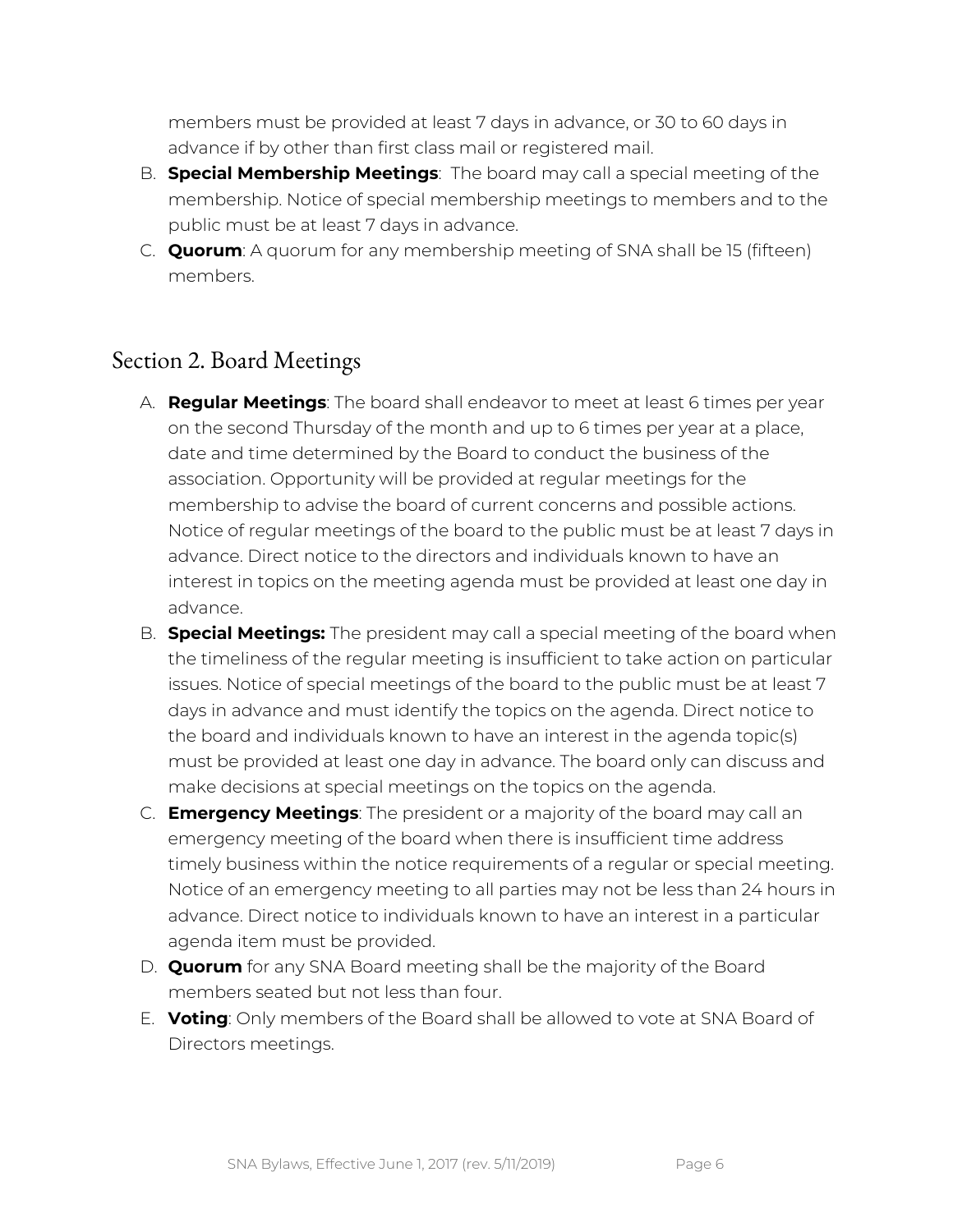#### <span id="page-7-0"></span>Section 3. Setting Meeting Agendas

- A. **Board Meetings**: Board Meeting agendas shall be set by the President.
- B. **Membership Meetings**: Membership Meeting agendas shall be set by the President.
- C. **Committee Meetings:** Committee meeting agendas are set by the committee chair; or committee members.
- D. **Amending the Agenda**: Members of the body that is meeting can add to or amend the agenda at the beginning of the meeting.

#### <span id="page-7-1"></span>Section 4. Deliberation and Decision Making

Action is taken by a majority vote of those eligible to vote at a meeting. The procedures for deliberation and decision making shall be Robert's Rules of Order (Revised) for small boards, however, at the request of any board member the meeting or a portion of the meeting will follow the traditional version.

# <span id="page-7-2"></span>Article V. Elections

#### <span id="page-7-3"></span>Section 1. Election of Directors

- A. **Election:** The members shall elect the directors at the annual election. The annual election will be held at the annual General Membership meeting.
- B. **Facilitation:** The board should consider specifying who will preside over the Annual Election, especially in cases with contested position. Using SE Uplift or ONI staff for this purpose is suggested.
- C. **Notice:** Notice should be sent in accordance with Article IV Section 1 A and also include:
	- a. a. Date, time, place
	- b. Number and type of open seats
	- c. Process by which a member can declare their interest in being a candidate for a board position.
	- d. Who is eligible to vote.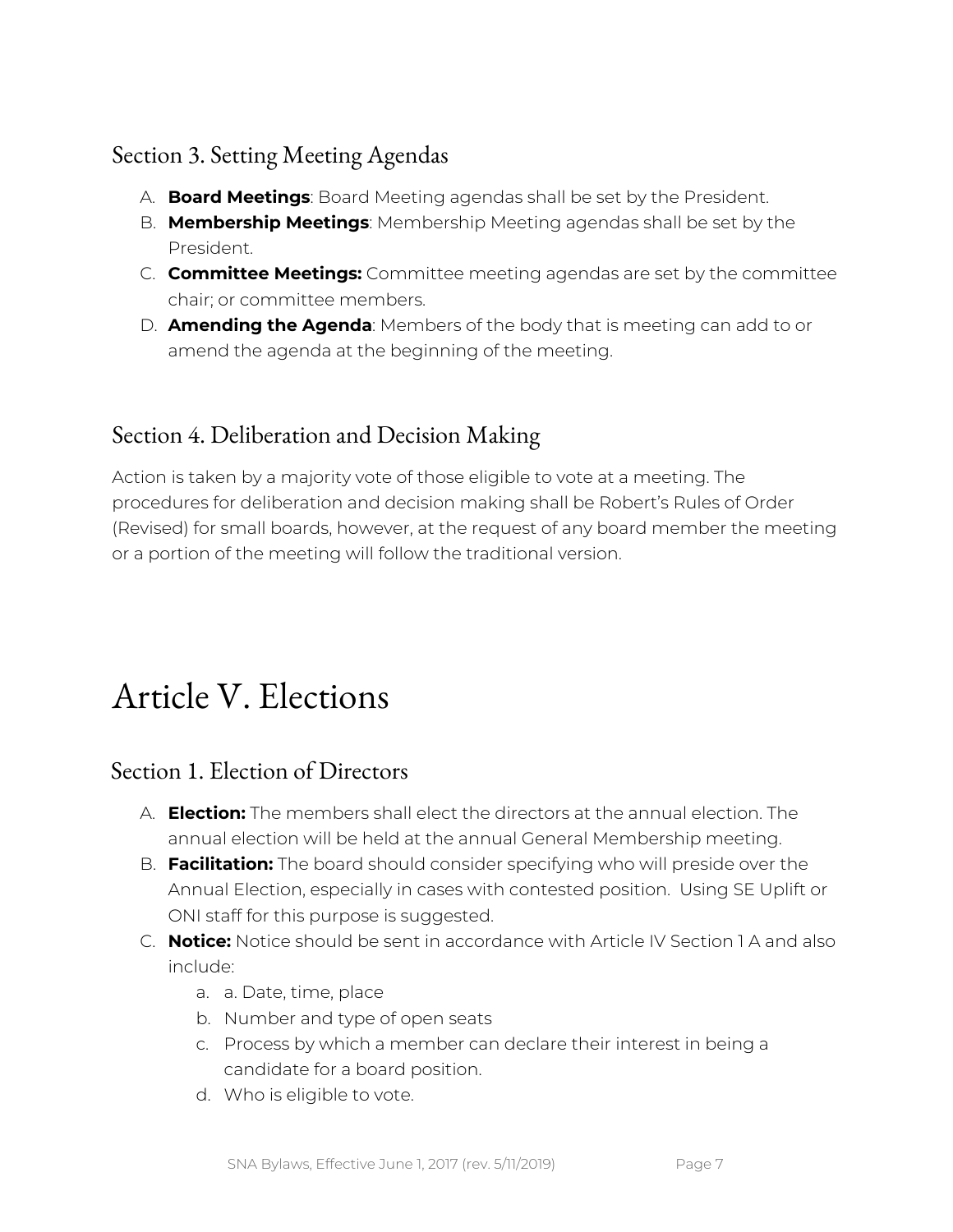- e. Process by which individuals can become a member and be eligible to vote
- f. Process at the election by which members will be asked to prove their member status and eligibility to vote.
- D. **Preparation:** At least 2 meetings prior to the Annual Meeting, the board shall assign an individual(s) to:
	- a. Provide notice of the annual election (as defined in Article 4 Section 1A).
	- b. Confirm terms of office of current directors and determine the number of open director positions
	- c. In cooperation with the board, advertise open director positions
	- d. Prepare ballots and any other materials needed for the election
	- e. Coordinate with nominees to ensure the nominee understands the process for the election and has opportunity to participate in any forums, published statements, and other election processes
	- f. Advertise the process for nominating candidates including any associated deadlines.

#### <span id="page-8-0"></span>Section 2. Nomination Process

- A. **Nominations:** Members may declare candidacy or be nominated by another member. Those that declare or accept nomination by the meeting prior to the Annual meeting will be announced to the membership by the Board of Directors. Nominations for any Board Member position may be made by any member from the floor at the Annual Meeting, provided that the nominee is a member and is willing to serve if elected.
- B. **No Write-in Votes:** Votes for individuals written in on ballots who have not been nominated through the designated nomination process(es) will not be counted.

#### <span id="page-8-1"></span>Section 3. Voting Process

- A. Voting at the annual election shall be by secret paper ballot.
- B. Election of an individual requires a majority vote of the members voting in the annual election.
- C. Candidates do not need to be present to be elected.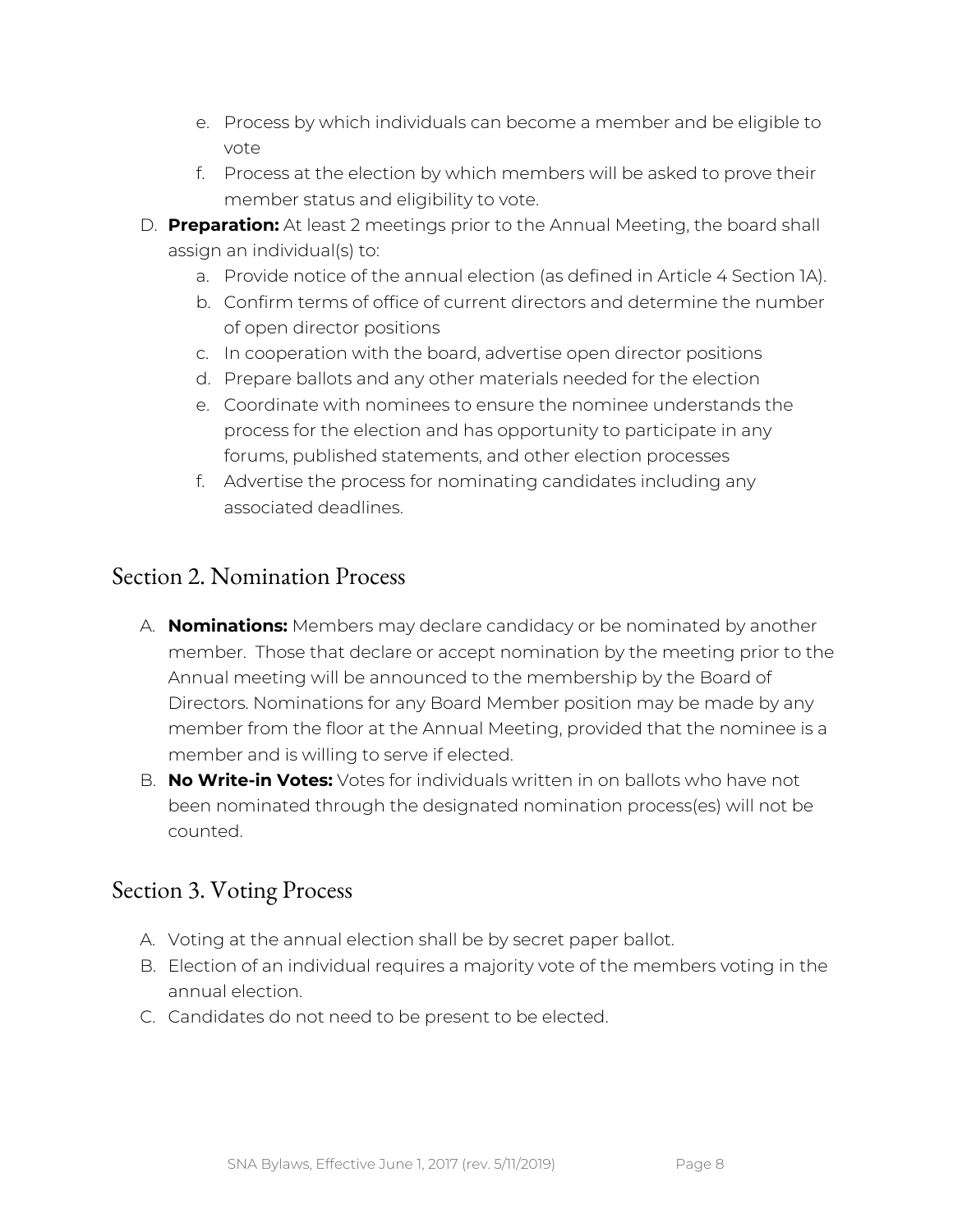D. If more than two candidates are running and none receives a majority of affirmative votes, the candidates that receive the two highest vote counts advance to a second round of voting.

### <span id="page-9-0"></span>Article VI. Board of Directors

#### <span id="page-9-1"></span>Section 1. Number of Board Members

The Board of Directors shall be composed of at least 6 but not more than 9 members.

#### <span id="page-9-2"></span>Section 2. Eligibility for Board Service

Only persons eligible for SNA membership shall be qualified to hold an elected or appointed position.

#### <span id="page-9-3"></span>Section 3. Election of Board Members/Terms of Office

SNA has nine Board positions. Terms of office are staggered; four positions are elected in odd number years and five positions are elected on even number years. Terms shall commence on the first day of June and shall end on the last day of May of the second year. Board members are elected to 2 year terms at the May general meeting. Positions 1-5 are elected on even years and 6-9 on odd years.

#### <span id="page-9-4"></span>Section 4. Powers and Duties of the Board:

- A. The board shall be responsible for managing the affairs of the association, and for assuring that members are informed of business that affects them through reasonable means of notification.
- B. The board must act in the best interest of the association but is not bound specifically to act according to the desire of the majority of members attending a particular meeting.
- C. Elected and appointed directors have the same powers and responsibilities
- D. Directors must carry out the duties of non-profit corporation board members as defined by the Oregon Attorney General.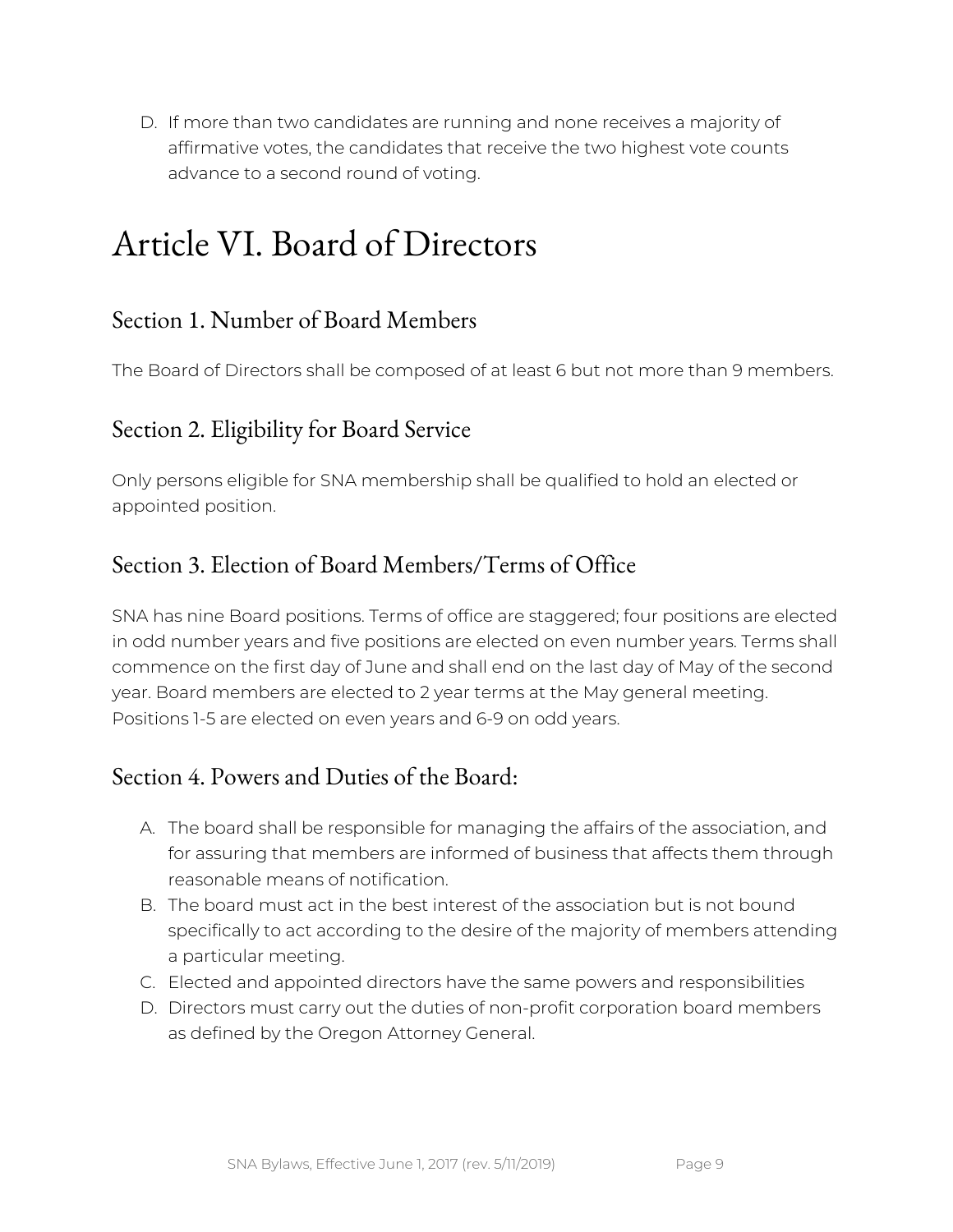#### <span id="page-10-0"></span>Section 5. Board Vacancies

Vacancies of the Board shall be filled by majority vote of the Board, with the exception that the Vice-President shall become interim-President, when that position is vacant unless a vote is held. The terms of vacancies shall be for the remainder of the unexpired term.

#### <span id="page-10-1"></span>Section 6. Board Officers

- A. **Titles and Eligibility:** The officers of this association shall be President, Vice-President, Secretary, and Treasurer. To be eligible to be an officer, an individual must be a member of the Board.
- B. **Terms of Office:** Officers shall serve one year terms and may be re-elected without limitation on the number of terms s/he may serve.
- C. **Vacancy:** A vacancy in any office shall be filled by a vote of the board not later than the first regular meeting of the board following the vacancy or as soon as possible. The board must delegate the duties of a vacant office to one or more directors until the position is filled.

#### **D. Duties of Board Officers:**

- a. President: The President or his/her designate shall preside at all Board and membership meetings and shall ensure adequate orderly discussion; provide leadership in accomplishing SNA goals; guide the Board in fulfilling its stated roles; supervise the direction of the standing committees; serve as official spokesperson and represent SNA to the public in all communications; and perform other duties such as requested.
- b. Vice-President: The Vice-President shall assume the duties of the President whenever the President is absent or unable to perform and shall perform other duties as required.
- c. Secretary: The secretary shall: record and maintain minutes of membership and board meetings, assist the President with the correspondence of the association; maintain the non-financial files of the association; authenticate the records of the corporation; maintain current and accurate board and membership lists; and send approved minutes to the neighborhood district coalition office.
- d. Treasurer: The Treasurer shall have overall responsibility for all the association's funds. The treasurer shall: maintain full and accurate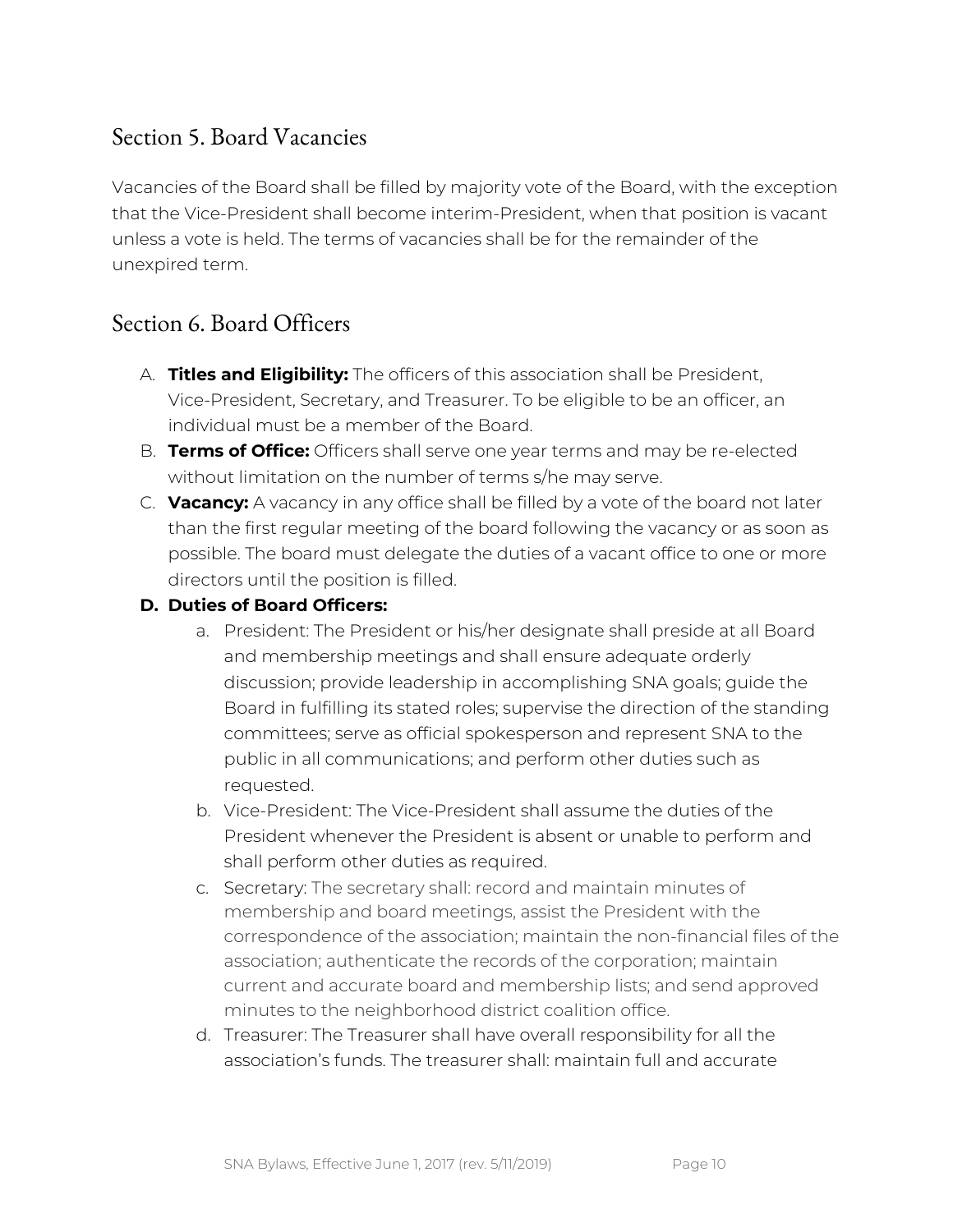accounts of all financial records of the corporation; and present financial reports as directly by the board.

E. **Installation of Officers:** Newly elected Board members shall meet at the June Board meeting and, by majority vote elect Officers: President, Vice-President, Secretary, and Treasurer. The remaining board members shall be members at-large.

#### <span id="page-11-0"></span>Section 7. Duties of At-Large Representatives

Directors shall participate in the leadership of the SNA beyond regular meeting attendance by engaging in activities such as: 1) Chairing committees; 2) Reaching out to neighbors to foster membership participation and growth; 3) Leading and participating in Association events; 4) Representing the Board's interests on City and regional committees. 5) Other activities as assigned by the Board

#### <span id="page-11-1"></span>Section 8. Termination for Non-attendance

Board members failing to attend three consecutive board meetings shall be automatically deemed to have resigned from the board. The resignation may be acknowledged by majority vote of the remaining board.

#### <span id="page-11-2"></span>Section 9. Removal

Any elected or appointed director may be removed, with or without cause, by a majority vote of the members at a membership meeting called for that purpose.

### <span id="page-11-3"></span>Article VII. Committees

#### <span id="page-11-4"></span>Section 1. Advisory Committees

The board may establish advisory committees as standing or ad hoc committees. Members of the association are eligible to serve on these committees. Once a committee is established, committee members appoint new members to the committee. Advisory committees are not required to comply with open meeting,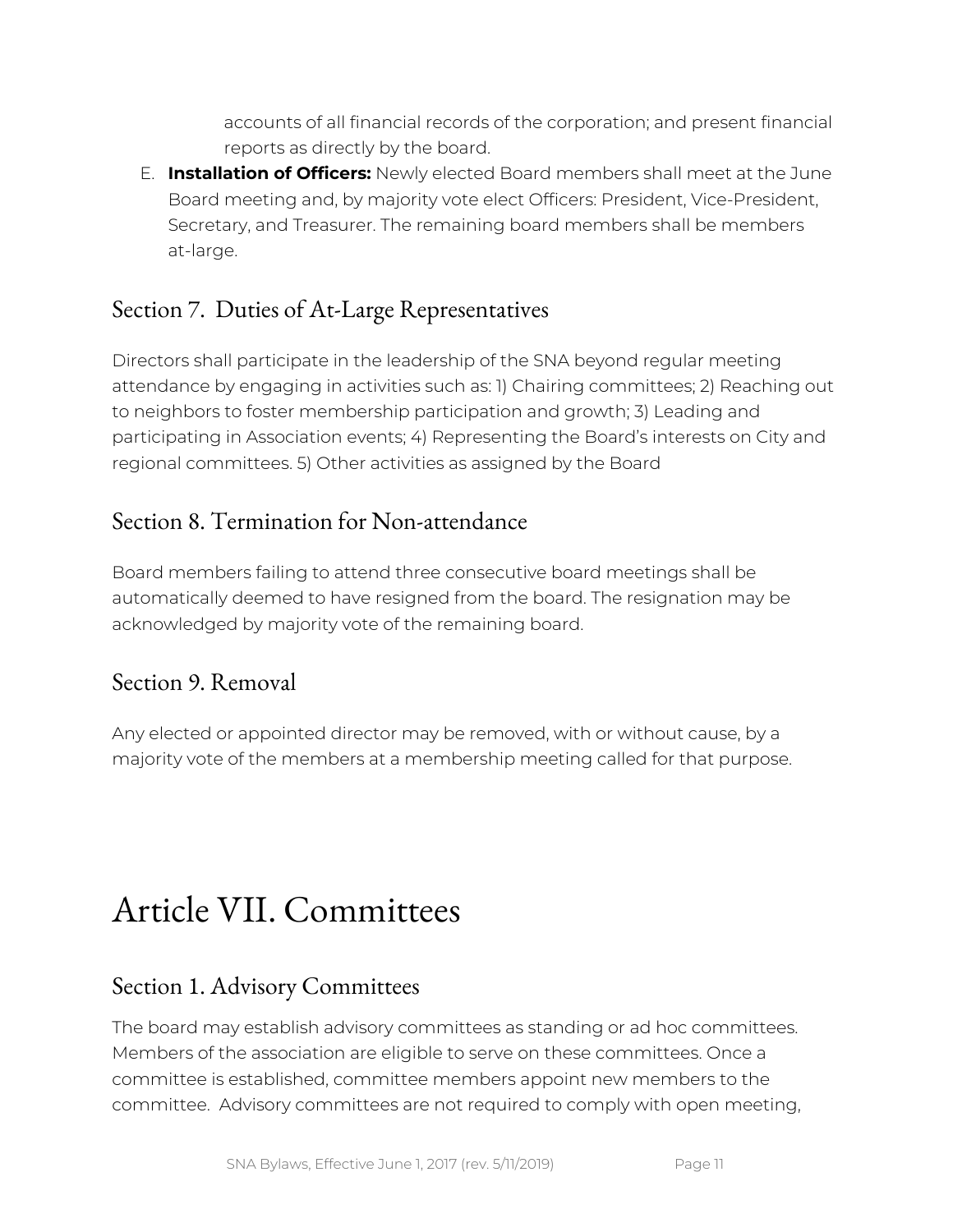notice, quorum, or public records requirements. Advisory committees may make recommendations to the board but cannot implement recommendations or projects without board approval.

### <span id="page-12-0"></span>Article VIII. Delegates

#### <span id="page-12-1"></span>Section 1. Delegates

- A. **Eligibility:** Delegate positions may be filled by any member of SNA, including but not limited to the members of the Board of Directors. An alternate may be designated for each position to serve when the delegate is unable to attend. It is the responsibility of each representative to contact their alternate as a replacement when unable to attend a meeting.
- B. **Responsibility:** It will be the responsibility of each of the Board delegates to report back to the general membership, the Board, or appropriate committee on pertinent matters which may arise on the various councils and committees. On those issues on which the SNA Board of Directors has taken a formal position, the delegate shall vote accordingly; in all other cases, the delegate shall exercise discretion while voting in accordance with the general objectives of SNA. Official delegates and designated alternatives to any committee, event or function are appointed by the President and confirmed by the Board. Such positions may include delegates to the SEUL Board, SEUL Land-Use and Transportation Committee, etc.

### <span id="page-12-2"></span>Article IX. Conflict of Interest

To protect the integrity of the association's decision-making processes, Directors will disclose to the board any interest they have in a transaction or decision of the board that may result in a financial benefit or gain to them and/or their business, family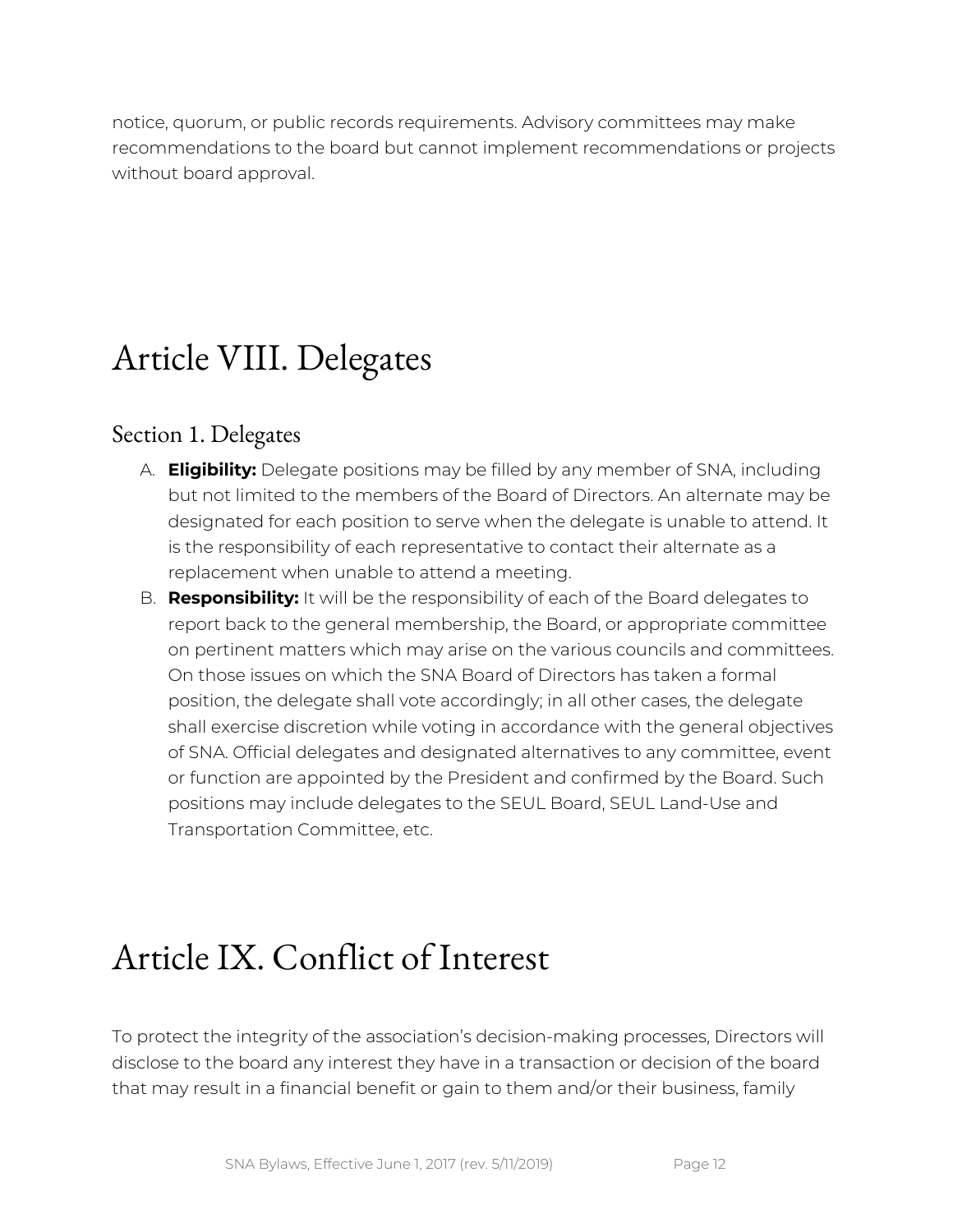members and/or significant other, employer, and/or close associates, and other nonprofit organizations with which they are affiliated. The director will not participate in any board discussion of or vote on the transaction or decision.

### <span id="page-13-0"></span>Article X. Grievance Procedures

#### <span id="page-13-1"></span>Section 1. Other Forms of Conflict Resolution are Encouraged

All parties are encouraged to resolve disagreements and disputes through one-on-one dialogue, discussions with directors and members, and/or formal mediation whenever possible.

#### <span id="page-13-2"></span>Section 2. Eligibility to Grieve

A person or group harmed as a result of a decision of this association may file a formal grievance if they believe the action taken by the association violated a provision of these bylaws, a formally-adopted policy of the association, or the ONI Standards.

#### <span id="page-13-3"></span>Section 3. Filing a Grievance

Grievances must be submitted, in writing, to the association President and/or secretary, within 45 business days of the alleged violation. A grievance must identify the date of the action being grieved and the provision of the association's bylaws or the ONI Standards which allegedly were violated, describe how the provision was violated and how the grievant was harmed by this action, and identify the remedy the grievant is seeking.

#### <span id="page-13-4"></span>Section 4. Initial Review and Response

The board or the board's designee will review the proposed grievance and determine whether it meets criteria for a grievance as defined in this article. If the proposed grievance is found not to meet the criteria, the board or its designee will inform the grievant in writing of this determination and the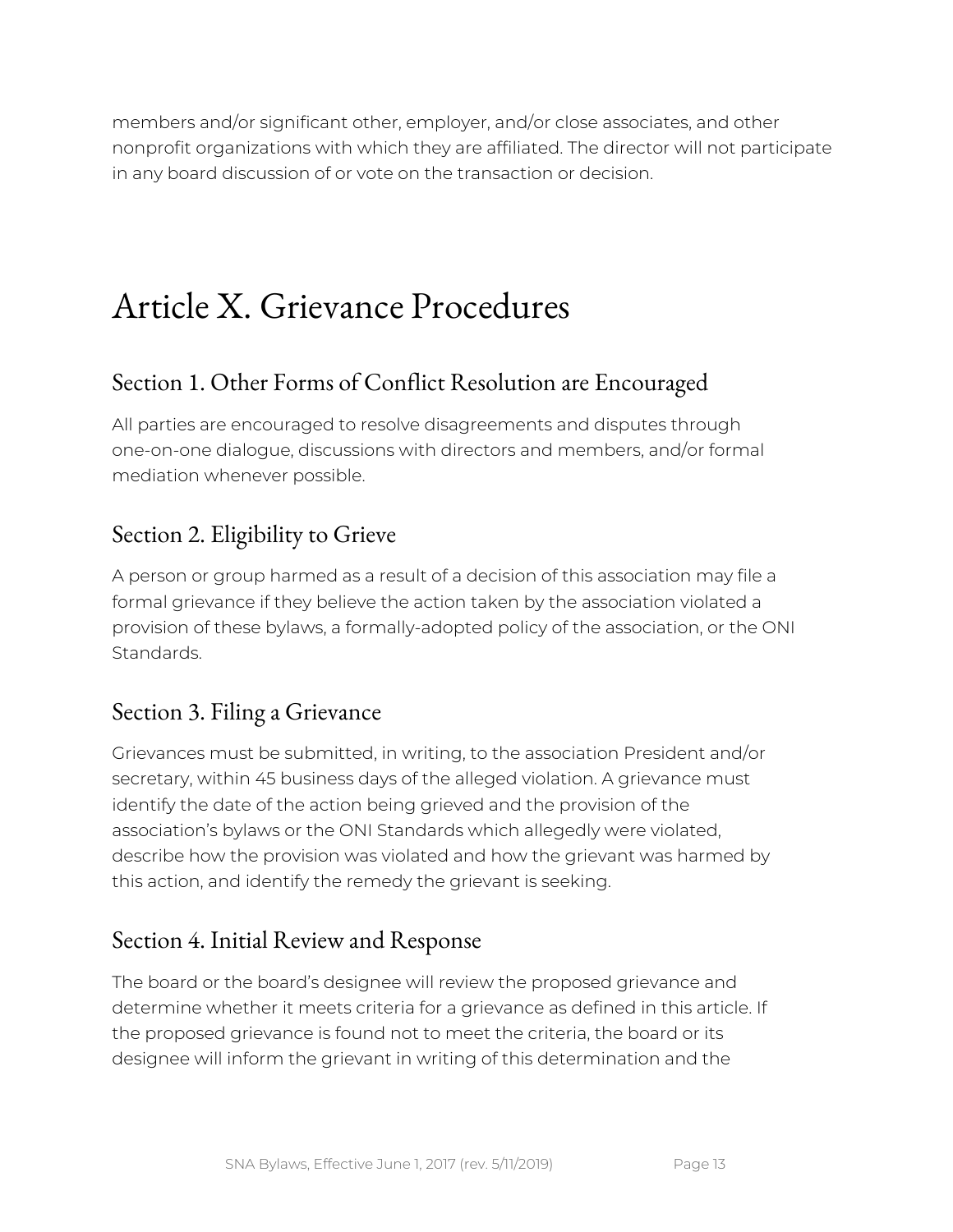reasons for the determination. If the proposed grievance is found to meet the criteria, the review process continues.

#### <span id="page-14-0"></span>Section 5. Grievance Committee

If the process continues, as per Section 4, the board, or a committee designated by the board, shall offer the grievant an opportunity to present information relevant to the grievance and shall gather other relevant information. The body carrying out the review will develop its findings and recommendations and submit them to the board.

#### <span id="page-14-1"></span>Section 6. Board Action

The board shall consider the findings and recommendations and render a decision on the grievance. The board shall notify the grievant of the board's decision, in writing, within 60 calendar days from the receipt of the grievance.

### <span id="page-14-2"></span>Article XI. Office of Neighborhood Involvement

The association, in all its activities, shall comply with the requirements of the Office of Neighborhood Involvement Standards for neighborhood associations.

### <span id="page-14-3"></span>Article XII. Non-Discrimination

The SNA shall not discriminate against individuals or groups on the basis of race, religion, color, creed, sex, sexual orientation, age, disability, national origin, economic status, ethnic identity, parenthood, marital status or political affiliation in any of its policies, recommendations or actions. The SNA honors and encourages diversity within Sunnyside and strives to have participation from all members.